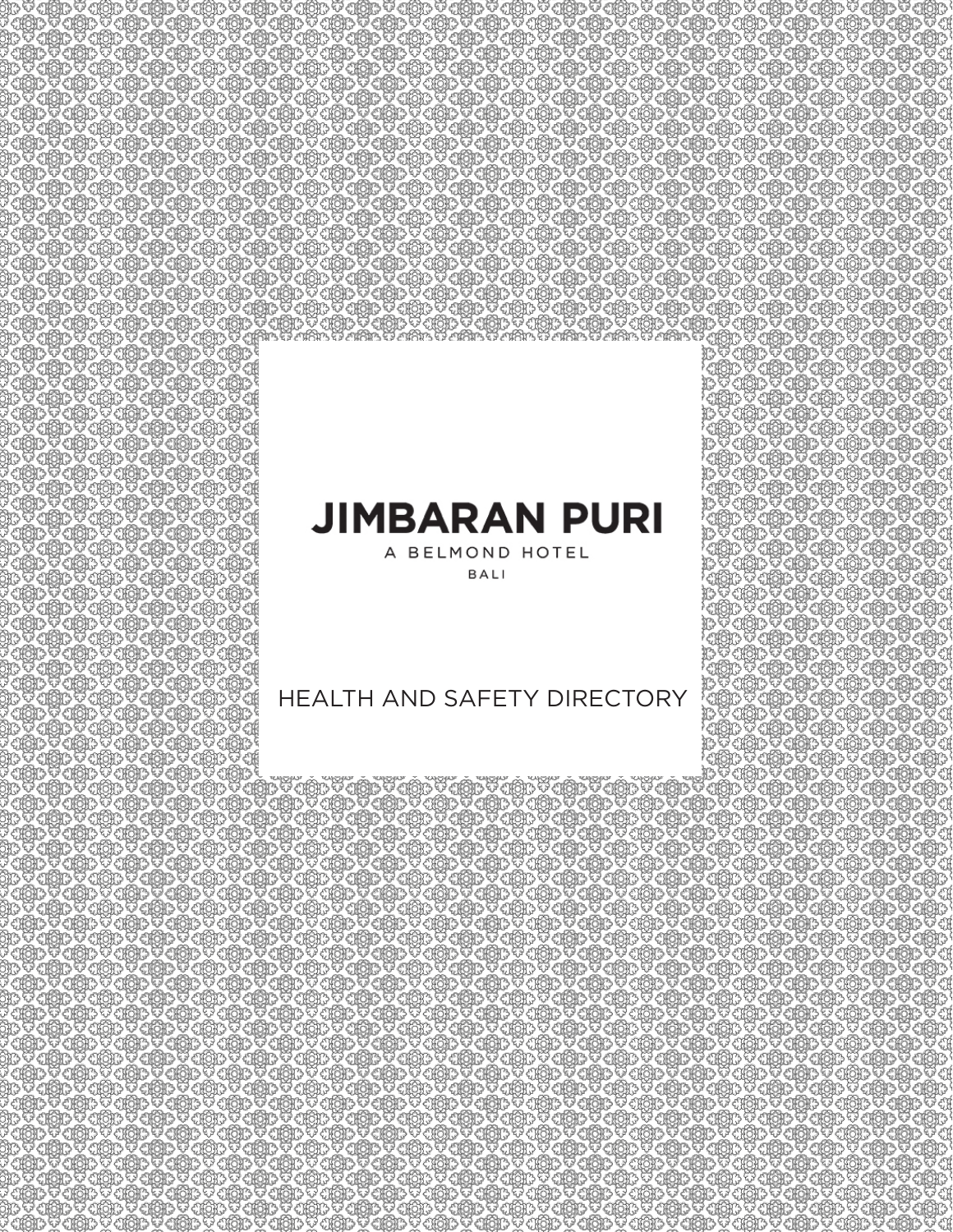## 01 **WELCOME TO YOUR SANCTUARY**

We're delighted to reopen the doors of Jimbaran Puri and warmly welcome you back to our iconic retreat on the island of Bali.

In light of COVID-19, we wish to reassure you that your safety and wellbeing are our highest priority. Wehave put careful new protocols in place, ensuring you can continue to enjoy the pleasures of our hideaway with confidence.

Look forward to a holiday of a lifetime on the island of Bali, whose very name conjures up images of paradise. Explore our resort to discover a warm, Balinese-village ambience.

Stay on site to enjoy in-room spa treatments or head out to explore the glorious beaches, take time to relax and soak up the serenity of our resort.

We've outlined the main procedures regarding your stay below. For more information on Belmond's commitment to safe travel, please see our website: https://www.belm[ond.com/legal/coronavirus](http://www.belmond.com/legal/coronovirus)

We look forward to seeing you soon. Until then, stay safe, stay well, and stay curious!

Charles Kneipp , General Manager

## 02 **PRE-ARRIVAL & ARRIVAL**

#### FACE MASKS

Face Masks are available in your room. Bali Health Department requires masks to be worn in public areas. We can provide a single-use disposable mask for any guest needing one. If you'd like to purchase a durable, reusable cloth mask, please visit our Spa Boutique

#### TEMPERATURE CHECK

Please be aware that we will be asking all guests to undergo a contactless temperature check on arrival. Anyone who does not complete the check will not be permitted to enter the hotel.

#### PARKING

Valet parking will be provided for all guests as usual. For other options, such as parking your own vehicle, please contact the hotel for assistance.

#### CHECK-IN

Why not take advantage of the digital check-in option available on our Belmond App?

Alternatively, our staff will assist your check in process in your room. Physical distancing will be in effect, with signage displayed in the public areas.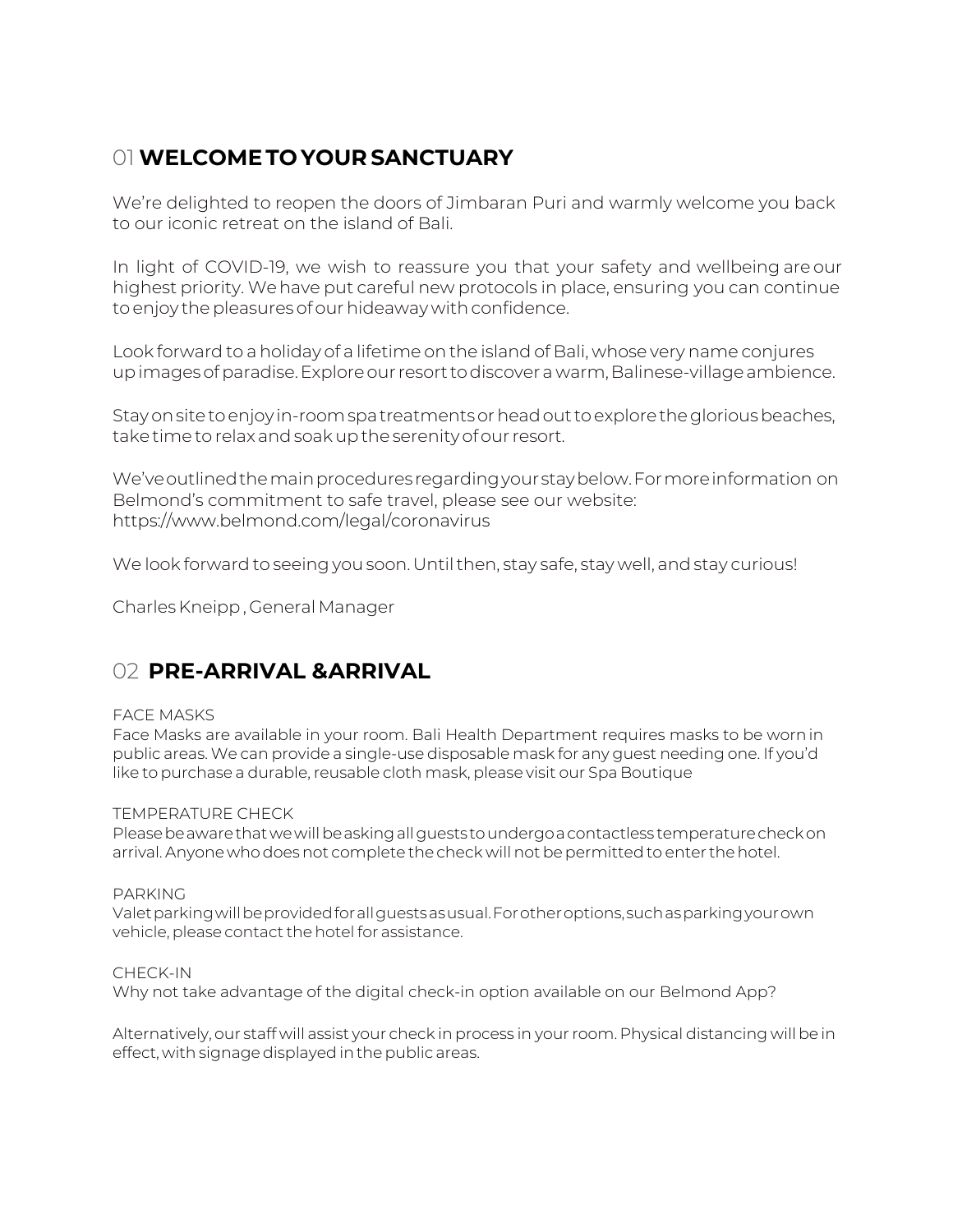## 03 **ACCOMMODATIONS**

#### CLEANLINESS

As you would expect, we remain uncompromising in our approach to cleanliness. We have collaborated with leading health and hygiene authorities to ensure our guests, employees and community are protected. Enhanced protocols have been implemented, which will be constantly reviewed to guarantee our even-higher standards are upheld.

#### IN-ROOM CARE PACKAGE

In your room, you'll find a selection of products provided. We hope you'll enjoy using the items – hand sanitizer pump, disinfectant spray, and wipes, face mask and hand lotion – during your stay, and feel free to take them home with you.

#### SERVICES ON REQUEST

Housekeeping services is available during your stay. Please request the following services if you would like them: turndown amenity, mini-bar, wine opener, laundry service, magazines and other additional housekeeping services.

### 04 **WINING & DINING**

#### RESTAURANT

Our restaurant and outdoor venues have been spaced according to the latest local government regulations regarding physical distancing. You can browse our breakfast, lunch and dinner menus onthe Belmond App or your smartphone. Single-use printed menus are available on request.

#### IN-ROOM DINING

Our in-room dining menu allows you to savor Balinese and International specialties in the comfort of your room or on your outside terrace. You can also find additional menus, such as mini-bar and wine list, on the Belmond App.

#### PRIVATE DINING

On request, we can set up a beautiful private dining experience for you by Jimbaran beach, or in the privacy of your room.